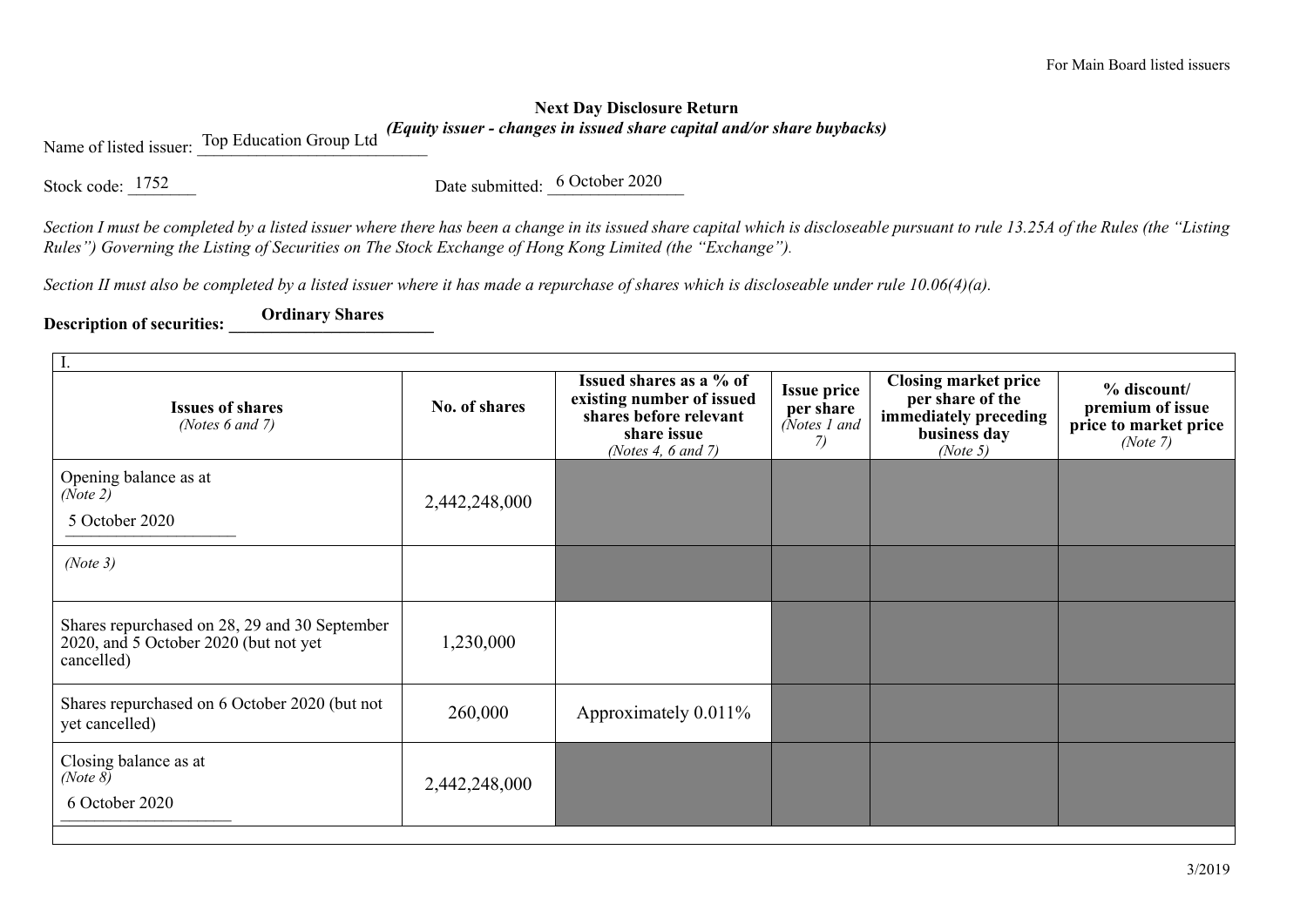We hereby confirm to the best knowledge, information and belief that, in relation to each issue of securities as set out in Section I, it has been duly authorized by the board of directors of the listed issuer and, insofar as applicable:

*(Note 9)*

- (i) all money due to the listed issuer in respect of the issue of securities has been received by it;
- (ii) all pre-conditions for the listing imposed by the Listing Rules under "Qualifications of listing" have been fulfilled;
- (iii) all (if any) conditions contained in the formal letter granting listing of and permission to deal in the securities have been fulfilled;
- (iv) all the securities of each class are in all respects identical *(Note 10)*;
- (v) all documents required by the Companies (Winding Up and Miscellaneous Provisions) Ordinance to be filed with the Registrar of Companies have been duly filed and that compliance has been made with other legal requirements;
- (vi) all the definitive documents of title have been delivered/are ready to be delivered/are being prepared and will be delivered in accordance with the terms of issue;
- (vii) completion has taken place of the purchase by the issuer of all property shown in the listing document to have purchased or agreed to be purchased by it and the purchase consideration for all such property has been duly satisfied; and
- (viii) the trust deed/deed poll relating to the debenture, loan stock, notes or bonds has been completed and executed, and particulars thereof, if so required by law, have been filed with the Registrar of Companies.

*Notes to Section I:*

- *1. Where shares have been issued at more than one issue price per share, a weighted average issue price per share should be given.*
- *2. Please insert the closing balance date of the last Next Day Disclosure Return published pursuant to rule 13.25A or Monthly Return pursuant to rule 13.25B, whichever is the later.*
- *3. Please set out all changes in issued share capital requiring disclosure pursuant to rule 13.25A together with the relevant dates of issue. Each category will need to be disclosed*  individually with sufficient information to enable the user to identify the relevant category in the listed issuer's Monthly Return. For example, multiple issues of shares as a result of *multiple exercises of share options under the same share option scheme or of multiple conversions under the same convertible note must be aggregated and disclosed as one category. However, if the issues resulted from exercises of share options under 2 share option schemes or conversions of 2 convertible notes, these must be disclosed as 2 separate categories.*
- *4. The percentage change in the number of issued shares of listed issuer is to be calculated by reference to the listed issuer's total number of shares in issue (excluding for such purpose any shares repurchased or redeemed but not yet cancelled) as it was immediately before the earliest relevant event which has not been disclosed in a Monthly Return or Next Day Disclosure Return.*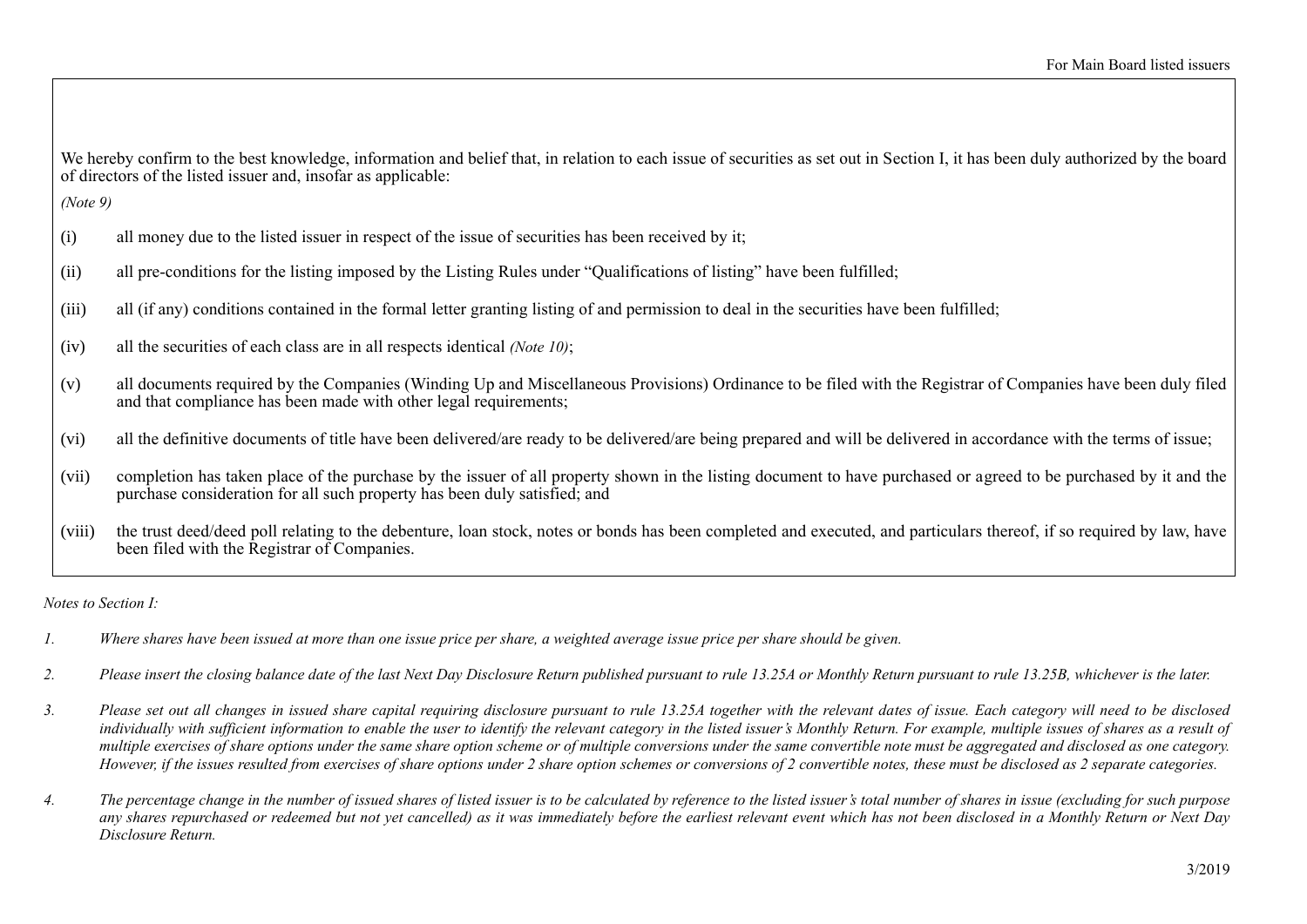- *5. Where trading in the shares of the listed issuer has been suspended, "closing market price per share of the immediately preceding business day" should be construed as "closing market price per share of the business day on which the shares were last traded".*
- *6. In the context of a repurchase of shares:*
	- *"issues of shares" should be construed as "repurchases of shares"; and*
	- *"issued shares as a % of existing number of shares before relevant share issue" should be construed as "repurchased shares as a % of existing number of shares before relevant share repurchase".*
- *7. In the context of a redemption of shares:*
	- *"issues of shares" should be construed as "redemptions of shares";*
	- *"issued shares as a % of existing number of shares before relevant share issue" should be construed as "redeemed shares as a % of existing number of shares before <i>relevant share redemption"; and*
	- *"issue price per share" should be construed as "redemption price per share".*
- *8. The closing balance date is the date of the last relevant event being disclosed.*
- *9. Items (i) to (viii) are suggested forms of confirmation which may be amended to meet individual cases.*
- *10. "Identical" means in this context:* 
	- *the securities are of the same nominal value with the same amount called up or paid up;*
	- they are entitled to dividend/interest at the same rate and for the same period, so that at the next ensuing distribution, the dividend/interest payable per unit will amount to exactly *the same sum (gross and net); and*
	- *they carry the same rights as to unrestricted transfer, attendance and voting at meetings and rank pari passu in all other respects.*